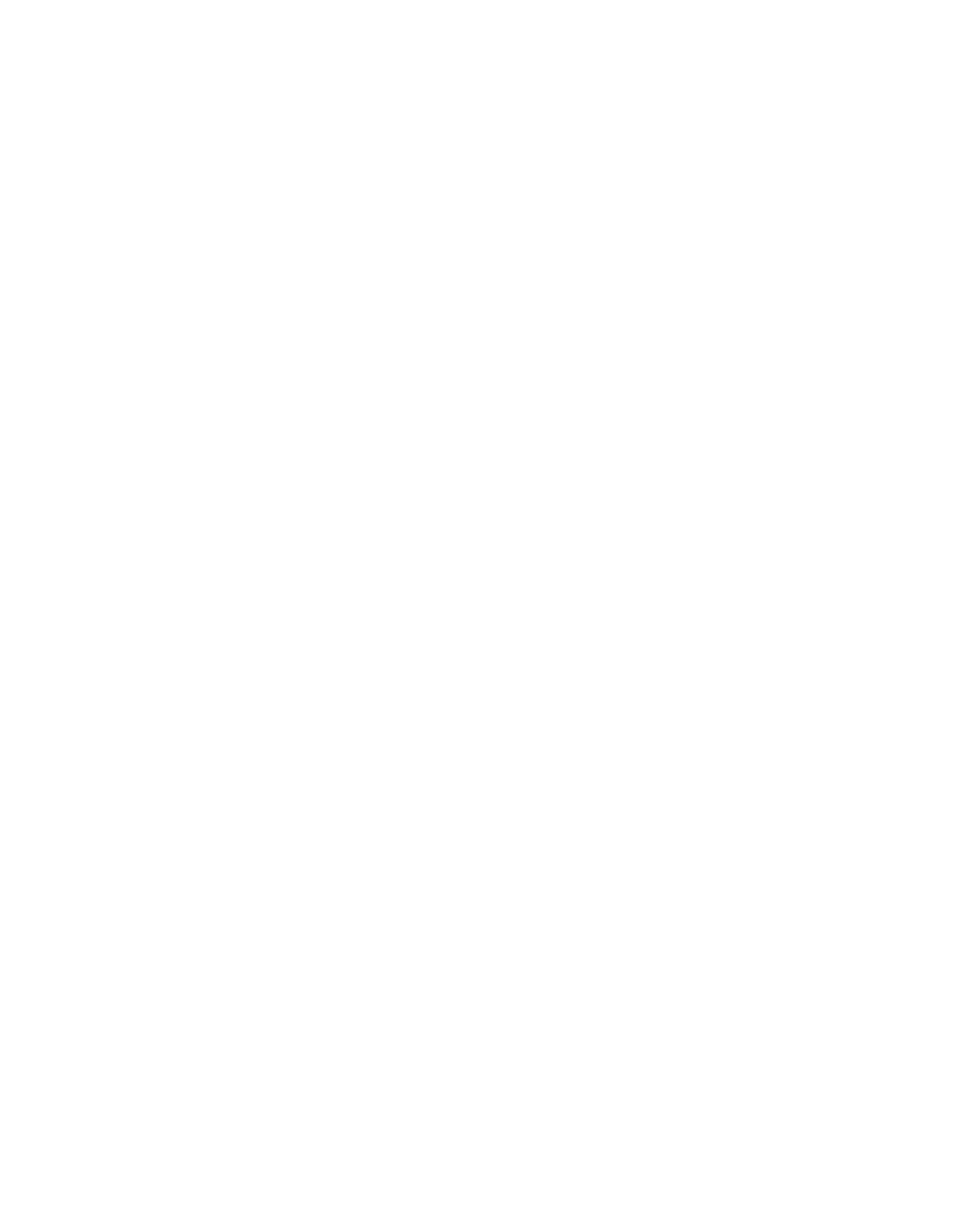KITE, Justice.

[¶1] After Paul R. Lewis defaulted on his personal commercial loan, Community First National Bank, N.A. (the bank) transferred funds from an account maintained by Lewis Holding Company, Inc. (the company) to cover the past due loan payments. When Mr. Lewis, president of the company, discovered the transfers and complained, the bank offered to reverse the set-off payments. Mr. Lewis declined the offer. He and the company then brought an action against the bank for breach of good faith. The district court dismissed the entire action on the bank's partial motion for summary judgment, holding that Mr. Lewis and the company failed to show they suffered any damages attributable to the bank's actions. We affirm.

## **ISSUES**

[¶2] Mr. Lewis and the company present the following issue:

It was arbitrary and capricious and an abuse of judicial discretion for the trial judge to grant the defendant's/counter plaintiff's motion for partial summary judgment dismissing the plaintiffs' complaints, after the court had granted the motion for joinder.

The bank phrases the issue as follows:

Whether the district court properly granted summary judgment because there were no genuine issues of material fact that Appellants suffered damages and because Appellee was entitled to judgment as a matter of law.

## **FACTS**

[¶3] On May 21, 1997, Mr. Lewis, d/b/a Cowley Mercantile, obtained a personal commercial loan for \$240,216.00 from the bank's branch in Powell, Wyoming. Lewis Holding Company, of which Mr. Lewis was president, was not a party to the loan transaction. According to the loan payment schedule, Mr. Lewis was required to repay the loan in fifty-nine (59) installment payments of \$2,450.00 beginning June 20, 1997, and continuing monthly thereafter with a final payment of the unpaid principal balance plus interest on May 20, 2002. In late July 2000, the bank received two loan payment checks from Mr. Lewis that were returned for insufficient funds. When Mr. Lewis did not bring his loan payments current by September 21, 2000, the bank debited a checking account maintained by the company with Mr. Lewis as a signatory at the bank's Sheridan branch and transferred the funds to Mr. Lewis' loan account in Powell to cover the past due loan amounts. The bank performed the same sort of transfer from the company's account on three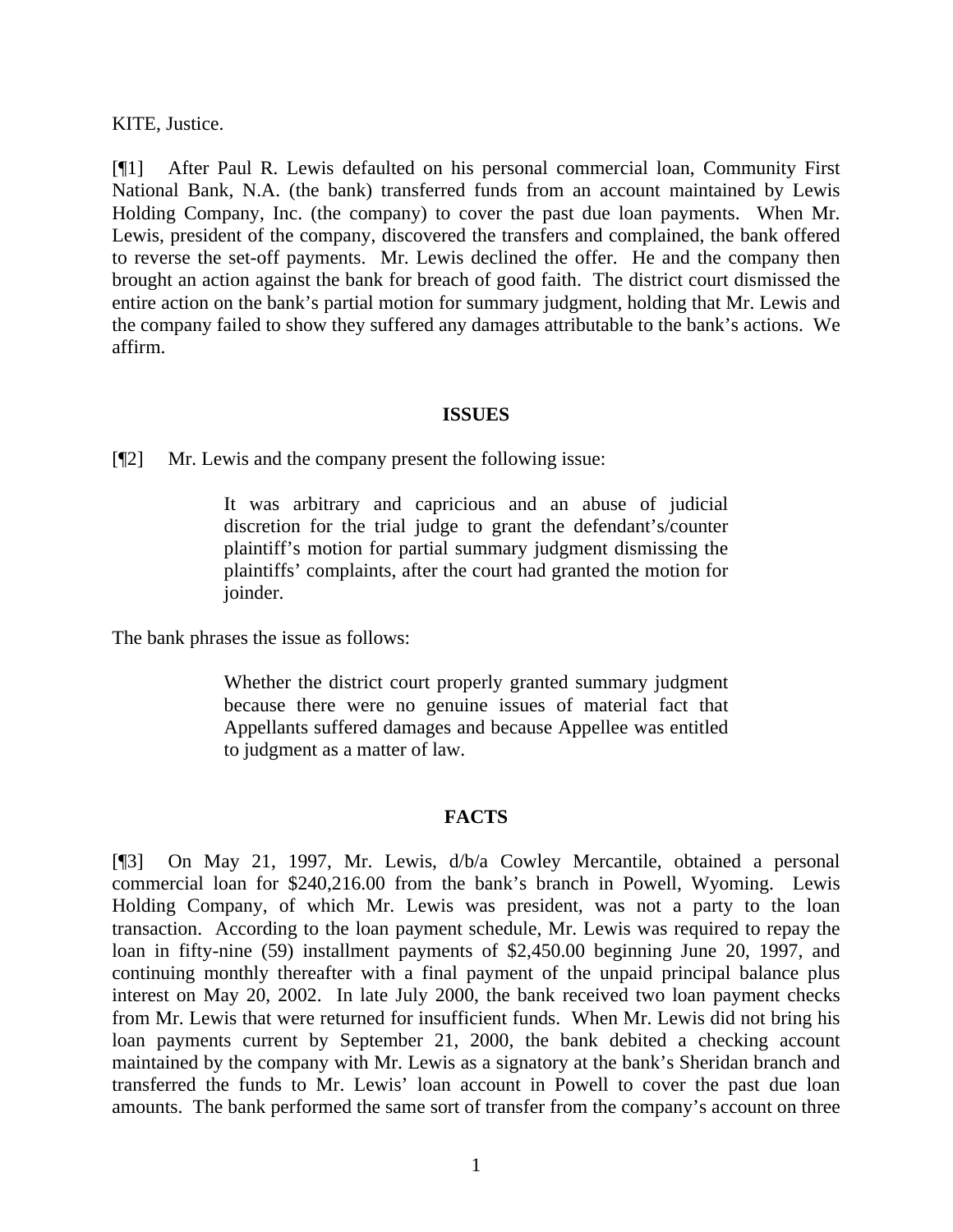other occasions when Mr. Lewis defaulted again in 2000 and 2001. The total amount of the four debits was \$14,700.00.

[¶4] On March 2, 2001, Mr. Lewis called the bank to complain about the transfers. After reviewing the bank's file, a bank representative offered to return the \$14,700.00 to the company's Sheridan account. Mr. Lewis refused the offer and, on April 30, 2002, he and the company filed complaints against the bank, one in the Fourth Judicial District, Sheridan County, and the other in the Fifth Judicial District, Park County. Both complaints alleged that the bank negligently breached its duty of good faith by debiting the company's account and transferring the funds to cover Mr. Lewis' personal loan payments. Mr. Lewis and the company sought general and punitive damages.

[¶5] The bank answered the complaints and filed a counterclaim and third party complaint in the Park County action seeking foreclosure of the mortgage and repossession of the property pledged as collateral for the loan. The bank also moved to consolidate the two cases into one action in the Fifth Judicial District. The Fourth Judicial District court made a limited assignment of the Sheridan County case to the Fifth Judicial District court for hearing and deciding the motion to consolidate. Following the hearing, the Fifth Judicial District court granted the motion and consolidated the claims.

[¶6] On December 12, 2002, the bank filed a motion to dismiss the claims on the ground that the bank's relationship with Mr. Lewis and the company was contractual and all of Mr. Lewis' and the company's claims sounded in negligence. Citing the rule that tort liability cannot be premised solely upon contractual duties, the bank asserted the complaint failed to state a claim under W.R.C.P. 12(b)(6). The district court entered an order granting the motion but allowing Mr. Lewis and the company to file an amended complaint. Mr. Lewis and the company did so, with Mr. Lewis alleging two counts of "breach of duty of good faith" and requesting an accounting, and the company alleging five counts of "breach of duty of good faith".<sup>[1](#page-3-0)</sup> Mr. Lewis sought unspecified general and special damages. The company sought unspecified general damages and special damages in the amount of \$13,900.00.

[¶7] The bank filed an amended answer and counterclaim followed by a partial motion for summary judgment in which it asserted that Mr. Lewis' and the company's claims were precluded because Mr. Lewis, not the bank, caused any damages he and the company suffered by his refusal to accept the bank's offer to return the funds. The district court granted the motion, finding that no genuine issue of material fact existed on the issue of damages "because all of the damages claimed by [Mr. Lewis and the company] to have allegedly resulted from [the bank's] withdrawal of funds from the Sheridan checking account

 $\overline{a}$ 

<span id="page-3-0"></span> $1$  Mr. Lewis alleged the bank owed a duty of acting in good faith under the terms of the commercial loan agreement. The company alleged the bank owed a duty of good faith under its account agreement. Wyoming recognizes a claim for breach of the implied covenant of good faith and fair dealing, however, Mr. Lewis and the company did not caption their claim as such nor did they allege the elements necessary to state a claim for breach of the implied covenant of good faith and fair dealing. While a substantial question exists as to whether the complaint states a claim for which relief can be granted, we confine our discussion to the issues raised and affirm on the same grounds relied upon by the district court.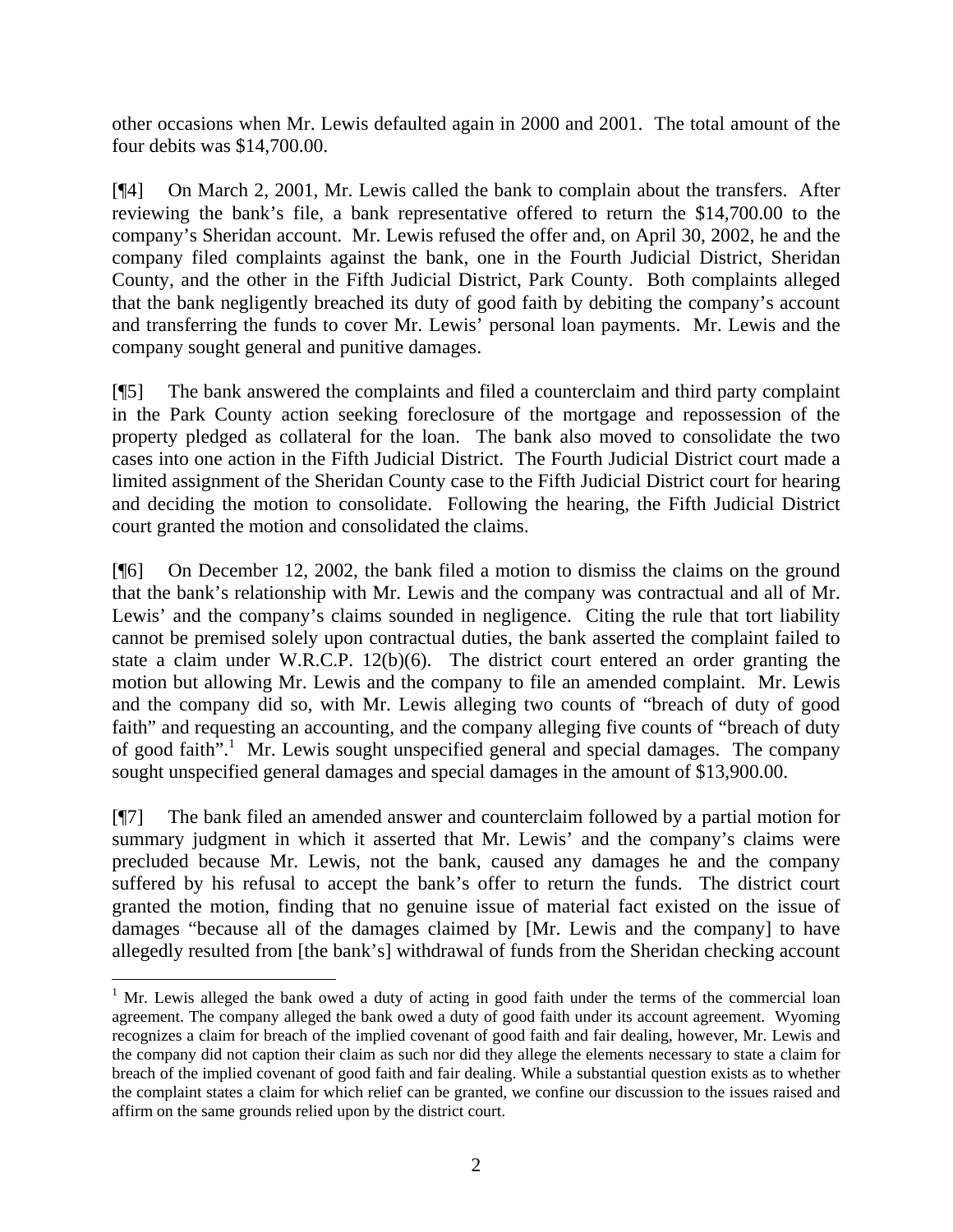occurred after [the bank] offered to put the withdrawn funds back and [Mr. Lewis] refused to accept return of the funds." The district court dismissed all of Mr. Lewis' and the company's claims.

### **STANDARD OF REVIEW**

[¶8] Our standard for reviewing summary judgments is well established:

In reviewing summary judgment orders, we have the same duty, review the same materials, and follow the same standards as the district court. The propriety of granting a motion for summary judgment depends upon the correctness of a court's dual findings that there is no genuine issue as to any material fact and that the prevailing party is entitled to judgment as a matter of law. A genuine issue of material fact exists when a disputed fact, if proven, would have the effect of establishing or refuting an essential element of an asserted cause of action or defense.

We view the record from the standpoint most favorable to the party opposing the motion, giving to that party all favorable inferences that fairly may be drawn from the record. We will uphold summary judgment on the basis of any proper legal theory appearing in the record.

*Merrill v. Jansma*, 2004 WY 26, ¶¶6-7, 86 P.3d 270, ¶¶6-7 (Wyo. 2004) (citations omitted).

#### **DISCUSSION**

[¶9] Mr. Lewis and the company claim the district court erred in granting summary judgment because a genuine issue of material fact existed for jury determination. They cite *Moore v. Continental Insurance Company*, 813 P.2d 1296, 1300 (Wyo. 1991) and several other Wyoming cases for the rule that generally the question of whether a party exercised reasonable diligence in mitigating damages is for the fact finder. They also cite *Restatement (Second) of Contracts*, § 350 (1981), which states:

> (1) Except as provided in Subsection (2), damages are not recoverable for loss that the injured party could have avoided without undue risk, burden or humiliation. (2) The injured party is not precluded from recovery by the rule stated in subsection (1) to the extent that he has made reasonable but unsuccessful efforts to avoid the loss.